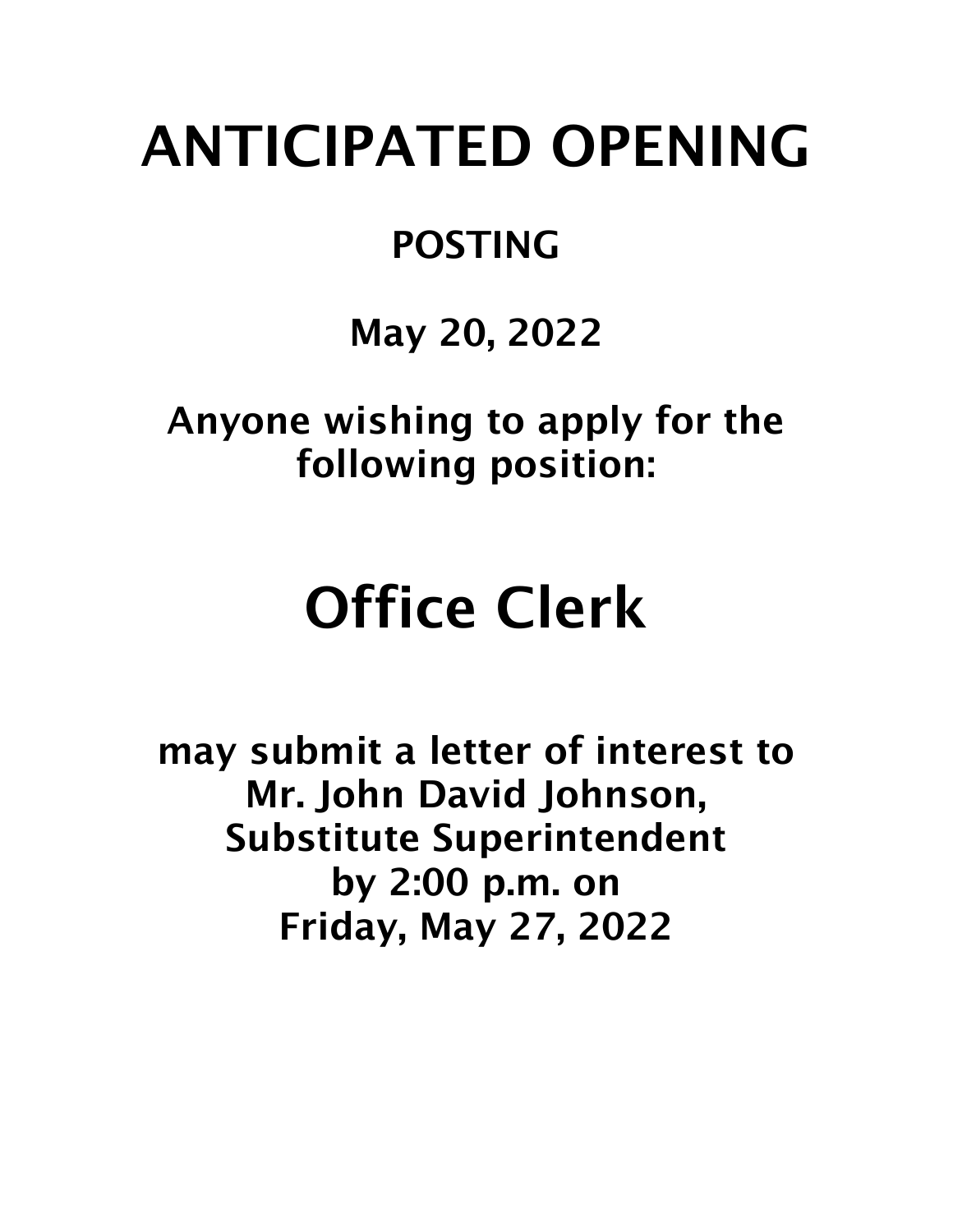# POSTING

#### May 10, 2022

Anyone wishing to apply for the following position:

Vo-Ag Teacher (Welding background preferred)

may submit a letter of interest to Mr. John David Johnson, Substitute Superintendent by 2:00 p.m. on Tuesday, May 17, 2022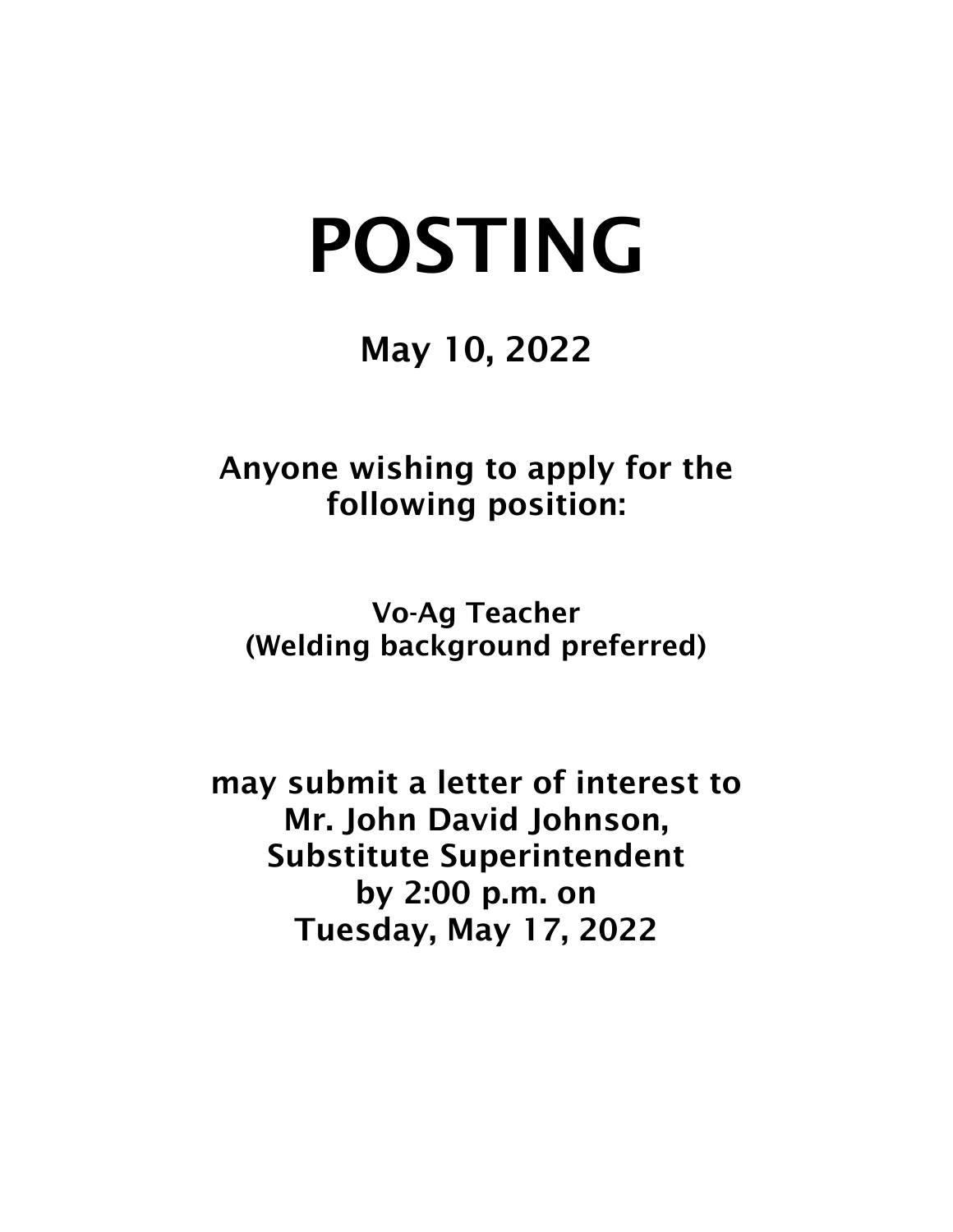# POSTING

### May 10, 2022

#### Anyone wishing to apply for the following position(s):

Custodian 1

Paraprofessional

may submit a letter of interest to Mr. John David Johnson, Substitute Superintendent by 2:00 p.m. on Tuesday, May 17, 2022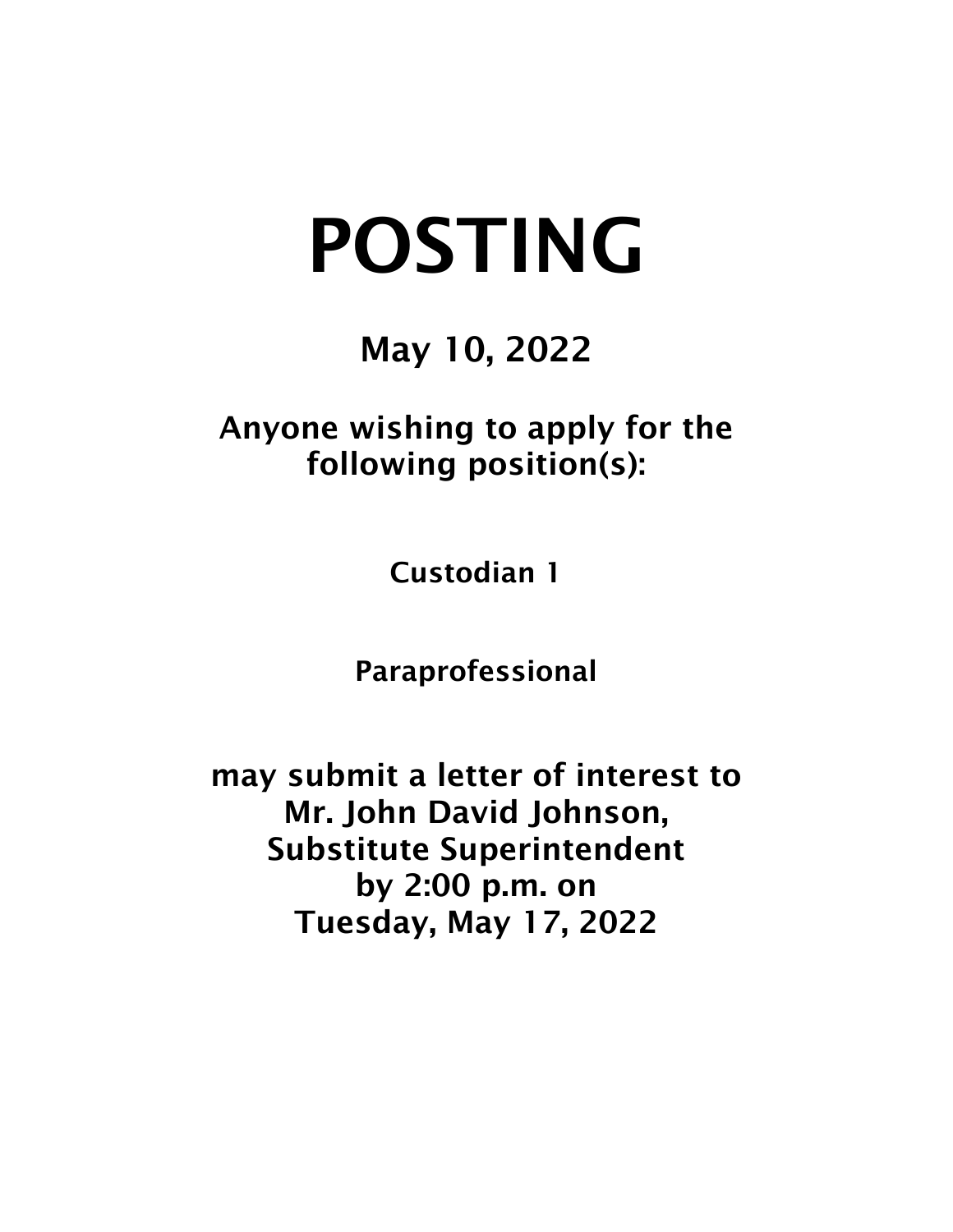# POSTING

May 10, 2022

Anyone wishing to apply for the following positions for the 2022-23 school year:

#### Varsity Cheer Coach

#### Junior High Cheerleading Coach

may submit a letter of interest and a resume to Mel Aaron, High School Principal by 2:00 p.m. on Tuesday, May 17, 2022